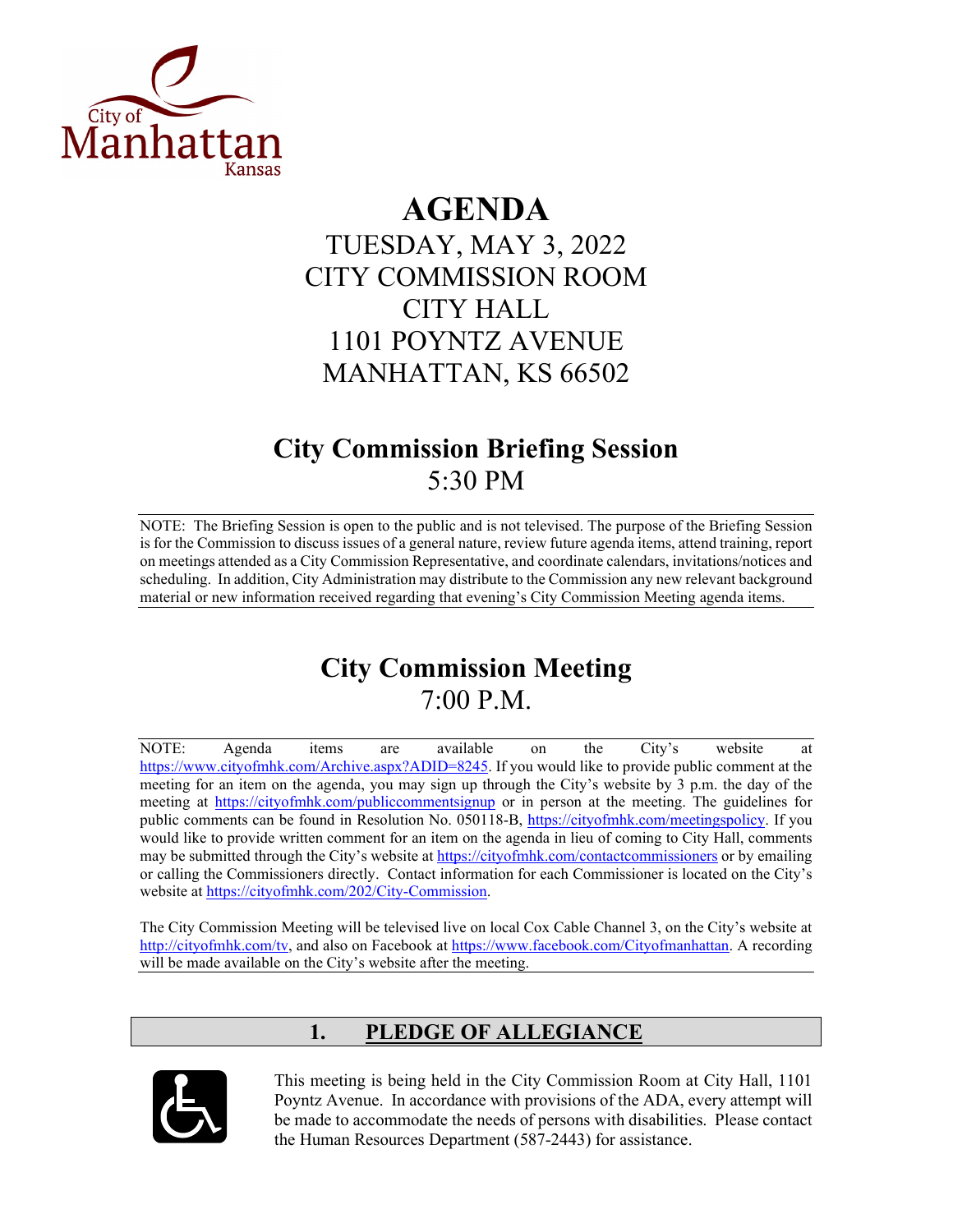## **2. PROCLAMATIONS**

- A. May 1-7, 2022, *[National Tourism Week,](https://manhattanks.sharepoint.com/:b:/s/CommissionPacket/EYCMEet0HnxEvOsL8GFG8m8Brbozr6g7QEjHSBMSq-Mt4Q?e=VH4q7S)* and May 3, 2022*, Bridget Everett Day*. (Dr. Kevin Roberts, Chair, Convention and Visitors Bureau Steering Committee; Karen Hibbard, Director, Convention and Visitors Bureau; and Bridget Everett will be present to receive the proclamation.)
- B. May 7, 2022, *[Poppy Day](https://manhattanks.sharepoint.com/:b:/s/CommissionPacket/ESazU0EXTnhGlvvriHfIVKgBwgvR7_vofUzmV7KsXNA8IQ?e=DVsnLk)*. (Dana Pierce, President, American Legion Post 17 Auxiliary, and Nora Chase, Poppy Princess, will be present to receive the proclamation.)
- C. May 2022, *[Mental Health Month.](https://manhattanks.sharepoint.com/:b:/s/CommissionPacket/ESlevMhdHvdAtc-v2HOUEk0BNgGofGkhVcezO-dhZptaIQ?e=y8UqpM)* (Robbin Cole, Executive Director, Pawnee Mental Health Services, will be present to receive the proclamation.)

## **3. PUBLIC COMMENTS**

**[Public Comment is for comments from the public to the City Commission, which is not related to an item on the agenda. As a general practice, the City Commission will not discuss or debate these items, nor will the City Commission make decisions on items presented during this time. Individuals should address all comments and questions to the Commission. Each person will be limited to five (5) minutes.]** 

## **4. COMMISSIONER COMMENTS**

### **5. CONSENT AGENDA**

**[Items on the Consent Agenda are those of a routine and housekeeping nature or those items which have previously been reviewed by the City Commission and may be approved in one motion. A Commissioner may request an item be moved to the end of the General Agenda.]** 

#### A. *MINUTES*

1. Approve the [minutes](https://manhattanks.sharepoint.com/:b:/s/CommissionPacket/EQafFV-CR39OsCZ-sE4xeHEB37CZ1h4P9LITJKuXuboiLA?e=2mpgcJ) of the Regular City Commission Meeting held Tuesday, April 19, 2022.

#### B. *CLAIMS/PAYMENTS*

1. Approve [Claims Register No. 3003](https://manhattanks.sharepoint.com/:b:/s/CommissionPacket/EauEbVWrWiVGoUDZFnvtD6QBTRhS00nlPoj4quFM2C6v0A?e=Vdi9Mp) authorizing and approving the payment of claims from April 13, 2022 – April 26, 2022, in the amount of \$2,356,768.84.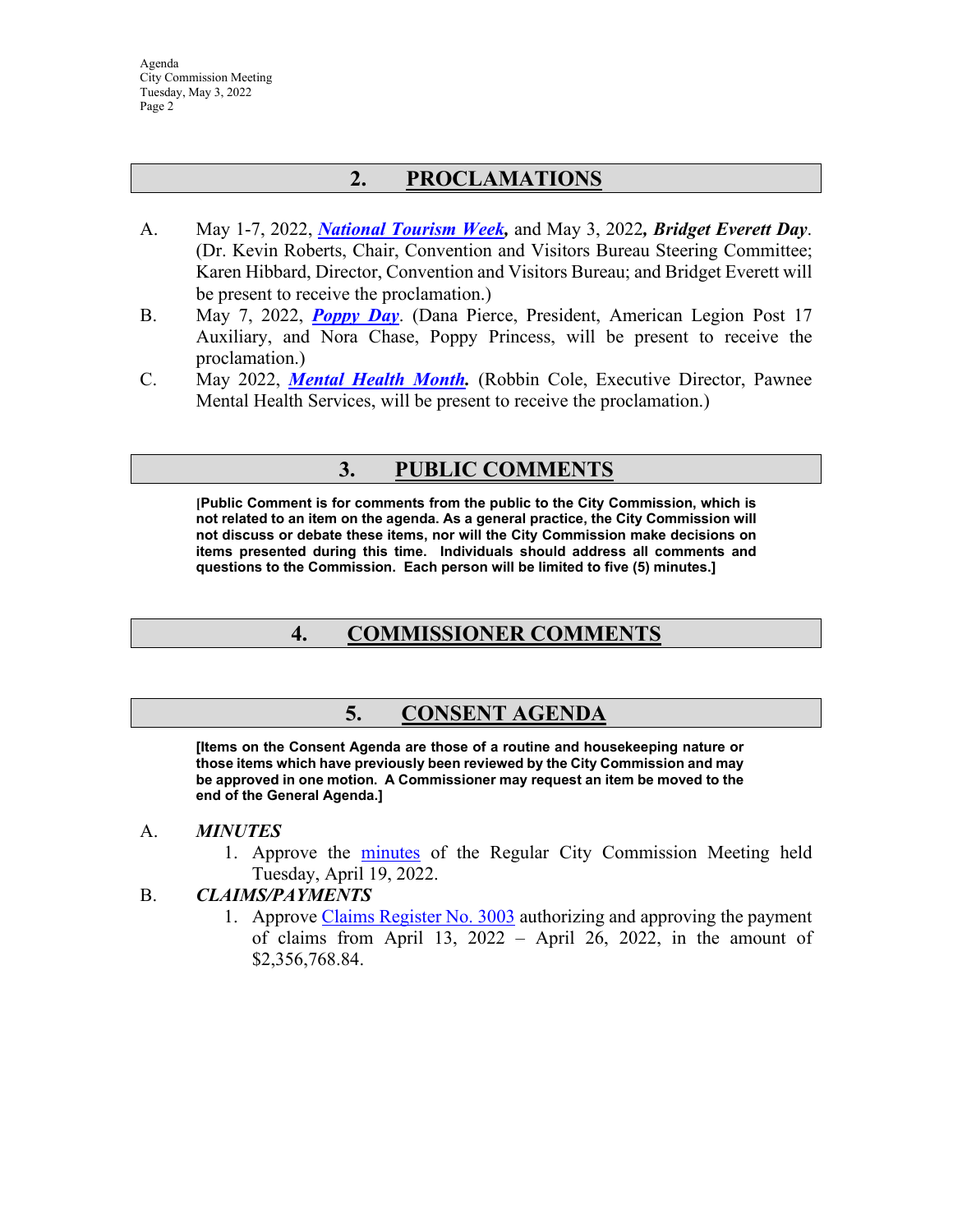Agenda City Commission Meeting Tuesday, May 3, 2022 Page 3

#### C. *SECOND AND FINAL READING*

1. Approve Ordinance No. 7572, amending Ordinance No. 7377 and the [Final](https://manhattanks.sharepoint.com/:b:/s/CommissionPacket/ETW8fTvX4jxJg4McYyQRjDkBLxKU84Q4WWfnxNZQ-bvw7Q?e=WWeFpd)  [Development Plan of the Assisted Living by Americare PUD,](https://manhattanks.sharepoint.com/:b:/s/CommissionPacket/ETW8fTvX4jxJg4McYyQRjDkBLxKU84Q4WWfnxNZQ-bvw7Q?e=WWeFpd) located at 3700 Amherst Avenue, based on the findings in the Staff Report with four conditions of approval, and the recommendation of the Manhattan Urban Area Planning Board.

#### D. *PROFESSIONAL SERVICES*

1. Accept the Selection Committee's recommendation and authorize City Administration to negotiate a professional services agreement with Olsson, of Manhattan, Kansas, for the [Traffic Systems Masterplan \(SP2203\).](https://manhattanks.sharepoint.com/:b:/s/CommissionPacket/EdE55UWNYbVKq8Dgn3bCGyEB9-XuvnuyvRUef6_N75wiWw?e=SC1vuw)

#### E. *BID AND AWARD*

- 1. Authorize City Administration to finalize, and the Mayor and City Clerk to execute, a [Development Agreement with USD 383,](https://manhattanks.sharepoint.com/:b:/s/CommissionPacket/ES6NHBKC2QRFi9J3rPPIX3QB41iypvkaID6zAIHlbcBexw?e=kwz8dh) and authorize City Administration to accept and file a dedication easement for Hayes Drive Storm Sewer and Trail projects (SW2208, PD2202).
- 2. Authorize City Administration to finalize and the Mayor and City Clerk to execute a final [Development Agreement for the Art and Light Museum](https://manhattanks.sharepoint.com/:b:/s/CommissionPacket/ER0w0KtaxKJAuV9kyG-KQv8Bk54OndH0P-EZY89hpxlq7Q?e=5ioTCk)*.*

### F. *GRANTS*

- 1. Resolutions of Support for [Kansas Department of Transportation \(KDOT\)](https://manhattanks.sharepoint.com/:b:/s/CommissionPacket/Ecn7m7SCVLZMkoVkm4DHigwBa23XcAdcuYECHw5thgkTgQ?e=0s4QMM)  [Transportation Enhancement Grant](https://manhattanks.sharepoint.com/:b:/s/CommissionPacket/Ecn7m7SCVLZMkoVkm4DHigwBa23XcAdcuYECHw5thgkTgQ?e=0s4QMM)
	- a. Approve Resolution No. 050322-A to Support the Transportation Enhancement grant application for the Juliette Avenue Brick Restoration, from Poyntz Avenue to Pierre Street, and
	- b. Approve Resolution No. 050322-B to Support the Transportation Enhancement grant application for the Fort Riley Boulevard sidewalk project along Valley Drive from Westwood Road to Yuma Street.
- 2. Authorize City Administration to accept the [Federal Funds Exchange for](https://manhattanks.sharepoint.com/:b:/s/CommissionPacket/EctHAjfrfs5MuUSIsdsiOLABsaL9_yA8y130E0KkiAZmPg?e=MKJ0uL)  [2022,](https://manhattanks.sharepoint.com/:b:/s/CommissionPacket/EctHAjfrfs5MuUSIsdsiOLABsaL9_yA8y130E0KkiAZmPg?e=MKJ0uL) in the amount of \$687,408.08 and the Mayor and City Clerk to execute an agreement and any related documents necessary to facilitate the Federal Funds Exchange with the Kansas Department of Transportation.

### G. *MISCELLANEOUS*

- 1. Accept the recommendation of the [Aggieville Business Association and](https://manhattanks.sharepoint.com/:b:/s/CommissionPacket/EY583ksa2RlOuNplUuJxnIAByf1TFYKLZ7_Nj4MI2CxEnQ?e=rZcmZP)  [Aggieville Business Improvement District](https://manhattanks.sharepoint.com/:b:/s/CommissionPacket/EY583ksa2RlOuNplUuJxnIAByf1TFYKLZ7_Nj4MI2CxEnQ?e=rZcmZP) (ABID) Advisory Board to write-off twelve (12) accounts totaling \$9,004.53 in outstanding ABID fees; and accept the recommendation of the Downtown Manhattan Inc. and the Downtown Business Improvement District (DBID) Advisory Board to write-off twelve (12) accounts totaling \$4,996.25 in outstanding DBID fees, due to business closures in these districts.
- 2. Approve the [2022 capital improvement requests from the Utility Donation](https://manhattanks.sharepoint.com/:b:/s/CommissionPacket/Eb_e6F8ERfxInV5G9egFu8oBw1Ma0xy9eY1hhdrkJok9Cw?e=aYncOc)  [Fund](https://manhattanks.sharepoint.com/:b:/s/CommissionPacket/Eb_e6F8ERfxInV5G9egFu8oBw1Ma0xy9eY1hhdrkJok9Cw?e=aYncOc) for six capital fund requests totaling \$28,862.79.

#### H. *BOARD APPOINTMENTS*

1. Approve appointment by Mayor Morse of Linda Cook to the [Library Board.](https://manhattanks.sharepoint.com/:b:/s/CommissionPacket/ET7fjagxAvpJgkllbGQgUocBaDHpMe9LQ6xfcRKukEEMbQ?e=aSFF9K)